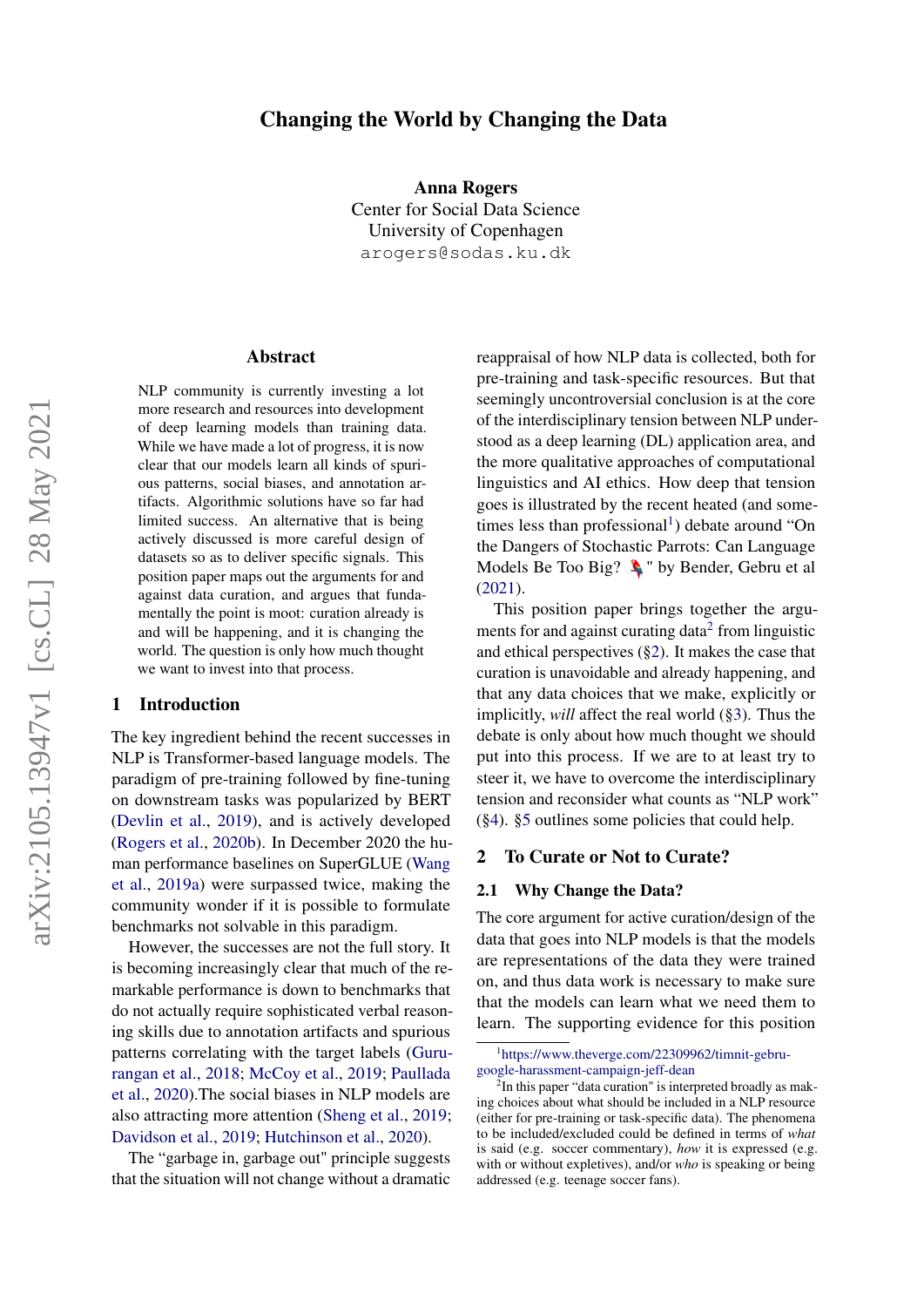comes independently from several directions: the studies finding that the models fail to learn a certain phenomenon and/or learn something undesirable.

# <span id="page-1-2"></span>2.1.1 Social biases

Our world is far from perfect, and written texts contain plenty of evidence of all kinds of social biases based on gender, race, social status, ability, age, etc. Models may learn these biases (from pre-training and/or task data) and even amplify them, putting the minority groups at a disadvantage by direct psychological harm and propagation of stereotypes [\(Blodgett et al.,](#page-9-3) [2020;](#page-9-3) [Bender et al.,](#page-9-2) [2021\)](#page-9-2). In this context, "data curation" means selecting data based on its sociocultural characteristics [\(Jo and Gebru,](#page-10-2) [2020\)](#page-10-2). Fundamentally, this is about fair representation for different social groups.

Some dismiss [Bender et al.](#page-9-2) [\(2021\)](#page-9-2) as "political", or even "advocacy rather than research" [\(Lissack,](#page-10-3) [2021\)](#page-10-3). However, "papers advocate for specific research agendas all the time" [\(Venkatasubramanian,](#page-11-4) [2021\)](#page-11-4). NLP in particular has a growing subfield of bias mitigation (see e.g. the survey on such work for gender bias by [Sun et al.](#page-11-5) [\(2019\)](#page-11-5)) that pursues exactly the same social justice agenda, but does not receive the same pushback.

# 2.1.2 Privacy concerns.

Models may memorize specific facts in training data, and if those facts happen to be personally identifiable information, this is a security concern. For instance, [Carlini et al.](#page-9-4) [\(2020\)](#page-9-4) showed that GPT- $2<sup>3</sup>$  $2<sup>3</sup>$  $2<sup>3</sup>$  was able to memorize personal contact information, even if it only appeared on a few web pages. A big problem is that this is not a bug, but a feature: we do want our language models to represent some facts about presidents – just not about private citizens. Deciding what should not be remembered is clearly a data curation issue.

# 2.1.3 (Lack of) progress towards NLU

DL models are data-hungry, and so far we have heavily relied on the sources that are easy to scale: web texts for pre-training, and crowdsourcing for annotation or generating shorter texts. Combined with most funding and effort allocated to model development, this meant a less clear view of what was in the data. Consequently, the recent years witnessed a lot of findings along the following lines.

DL models learn spurious patterns present in the data. These patterns can be the results of the heuristics used by crowd workers [\(Gururan](#page-10-0)[gan et al.,](#page-10-0) [2018\)](#page-10-0), small samples of workers creating large parts of data with traces [\(Geva et al.,](#page-10-4) [2019\)](#page-10-4), or simply random patterns in the task or pre-training data. For example, words like *football* may frequently occur in abusive tweets, but this should not give the model the idea that all sports fans are violent [\(Wiegand et al.,](#page-12-1) [2019\)](#page-12-1). The result is that many current datasets can (and do) get "solved" with shallow cues such as lexical co-occurrence [\(Jia and Liang,](#page-10-5) [2017;](#page-10-5) [McCoy et al.,](#page-11-1) [2019\)](#page-11-1). The larger the resource, the more difficult it is to avoid them [\(Gardner et al.,](#page-10-6) [2021\)](#page-10-6).

DL models are surprisingly vulnerable to basic perturbations. ACL 2020 best paper award went to [Ribeiro et al.](#page-11-6) [\(2020\)](#page-11-6)'s demonstration that even the successful, commercially deployed NLP systems cannot handle many core linguistic phenomena like negation. Pre-trained language models by themselves do not necessarily cope with them either [\(Ettinger,](#page-10-7) [2020\)](#page-10-7). This suggests that the current resources do not provide the signal to learn the necessary linguistic paradigms.

<span id="page-1-1"></span>DL models struggle to learn rare phenomena. Linguistic phenomena generally follow Zipf distribution [\(Zipf,](#page-12-2) [1945\)](#page-12-2), which means that most of them are rare in naturally occurring data, and thus harder for the models to learn. This applies even to the large pre-training datasets. For example, [Zhang et al.](#page-12-3) [\(2020\)](#page-12-3) compared the learning rates for different linguistic phenomena as RoBERTa was pre-trained on more and more data. English irregular verb forms (highly frequent) were acquired in under 10M of training tokens, but the model struggled with island effects even after 30B tokens. Such results suggest that if something needs to be learned, the model needs to be provided with a sufficiently strong signal (and it may still fail even then [\(Geiger et al.,](#page-10-8) [2019\)](#page-10-8)).

The bottom line is that the distributions of linguistic phenomena in the current NLP resources do not seem to provide the signal with which the current models could learn to perform human-level language "understanding". We do not even know the full spectrum of abilities that would qualify for that. Choosing which aspects of a given "task" (or language, in case of pre-training) a given resource would "teach" explicitly is a curation decision.

<span id="page-1-0"></span> $3$ Google legal department reportedly requested edits to the article by [Carlini et al.](#page-9-4) [\(2020\)](#page-9-4), in particular to avoid mentions of Google technology [\(Dave,](#page-9-5) [2021\)](#page-9-5).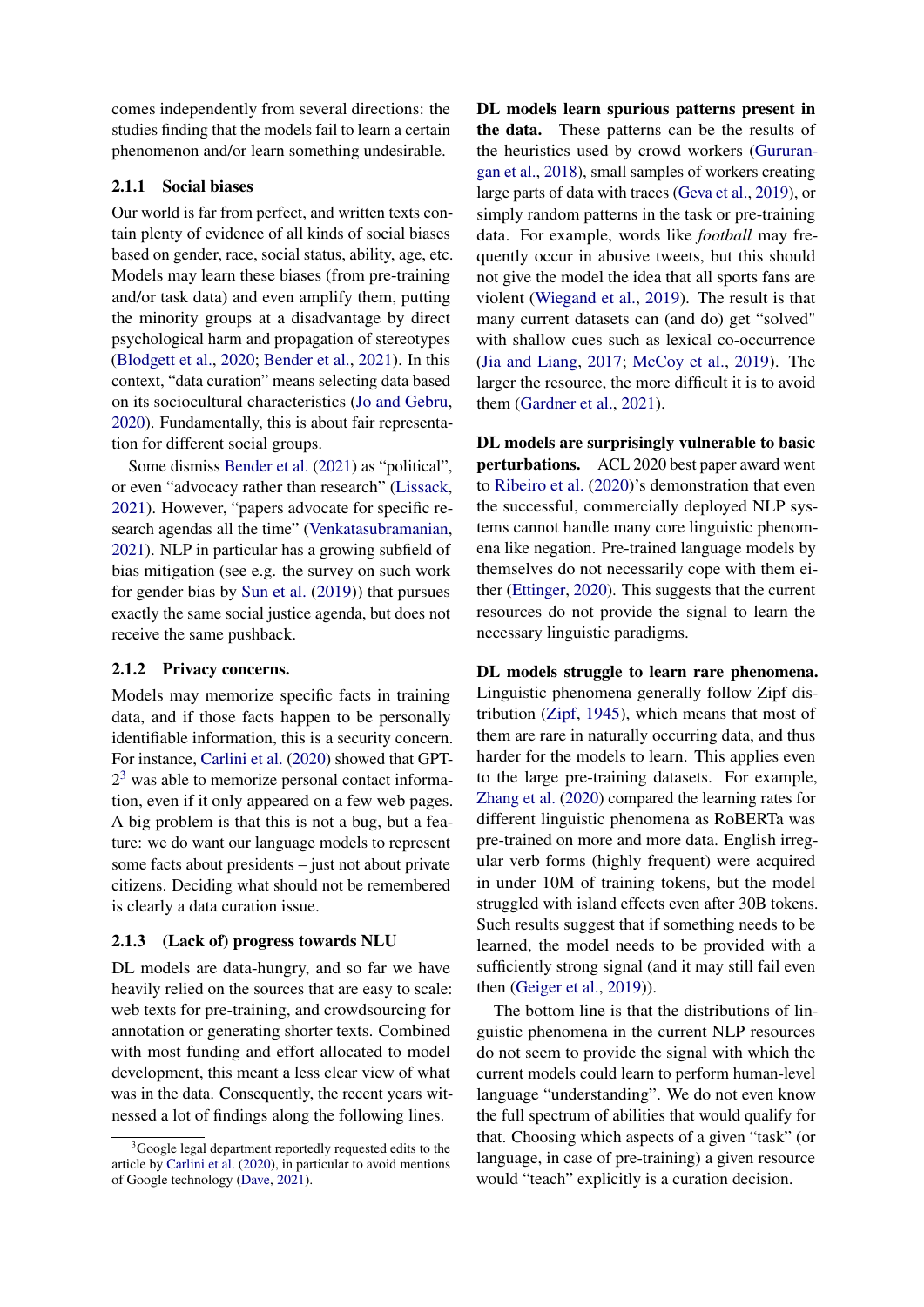# 2.1.4 Security concerns.

A relatively recent development is "universal adversarial triggers": adversarial attacks on the models that modify the textual input in a way that forces the models to always output a certain prediction [\(Wal](#page-11-7)[lace et al.,](#page-11-7) [2019\)](#page-11-7). For example, the authors make a SQuAD-trained reading comprehension model to always predict the answer "to kill American people" for any why-question. This effect is robust and model-independent: i.e. it is the training data that gets "hacked", not the model.

It is not clear if it is possible to construct a dataset that would not have such vulnerabilities, but common sense suggests that the training data should be curated so as to make them unlikely to occur in the natural distribution of user input.

### 2.1.5 Evaluation methodology.

So far the fundamental paradigm for NLP work based on machine learning focused on indistribution evaluation: the test sample would come from the same distribution as the train/validation samples, and the samples would be randomly split. Within that paradigm, it is essential that there are no overlaps between training and test data, which is an issue for many current resources [\(Lewis et al.,](#page-10-9) [2021;](#page-10-9) [Emami et al.,](#page-10-10) [2020\)](#page-10-10).

To do that well, we already have to make decisions about what counts as "overlap", and what should be in the training and testing data. For example, in pre-training GPT-3 [\(Brown et al.,](#page-9-6) [2020\)](#page-9-6) decisions had to be made about which benchmarks would be used for evaluation. There was a (partially successful) attempt to simply remove documents with significant overlap with any test examples from the training data, which raises a new issue: if the goal is to train a "general-purpose" model, what information could we safely exclude from training purely for evaluation purposes?

[Linzen](#page-10-11) [\(2020\)](#page-10-11) suggests switching to out-ofdistribution testing: given that the training data is unlikely to faithfully represent a full range of linguistic phenomena, in-distribution evaluation likely overstates how well the model is doing. But to do that, we would still need to know what is "in" the training distribution, and what we would be testing.

To sum up, there are (at least) 4 reasons to make deliberate decisions about what should be included in the training data, so as to create more robust, inclusive, and secure NLP models. What are the objections?

# 2.2 Why Not to Change the Data?

Since this is a position paper arguing that data curation is unavoidable, the arguments against it are presented together with the defense. Most of them are applicable to both pre-training and task data (except for [§2.2.2,](#page-2-0) which focuses on pre-training).

# 2.2.1 Studying the world "as it is".

In response to [Bender et al.,](#page-9-2) [Goldberg](#page-10-12) [\(2021\)](#page-10-12) argued that there are valid use cases in which "a model of language use should reflect how the language is actually being used", rather than how we believe it should be used.

Defense. This is a completely valid argument, and what follows is elaboration rather than refutation. In linguistic or social science research, it is uncontroversial that if the corpus is a representative sample of the target phenomena, it should not be manipulated. If the goal is to model the worldview of Reddit users, the corpus used for training GPT-2 (comprising articles shared on Reddit) is a representative sample. Likewise, if the goal is to study social biases, we should not eliminate e.g. racist comments. The problem raised by [Bender](#page-9-2) [et al.](#page-9-2) [\(2021\)](#page-9-2) is only that resources should be used for what they are: the Reddit users are not a representative sample of the general population, and so GPT-2 is not a "general-purpose" language model.

This argument concerns the qualitative studies of the "world as it is". Most NLP research, however, aims to produce systems that would perform some task. In that case the "natural" distribution may not even be what we want: e.g. if the goal is a question answering system, then the "natural" distribution of questions asked in daily life (with most questions about time and weather) will not be helpful. The developers may also prefer for their systems to be e.g. less racist/sexist than their input data.

Note that to study the world "as it is" we still have to do a lot more data work than we are currently doing (so as to be able to tell whether a given corpus actually represents the target phenomenon).

### <span id="page-2-0"></span>2.2.2 Our sample is large enough.

An anonymous reviewer of this paper contributed the following argument: "the size of the data is so large that, in fact, our training sets are not a sample at all, they are the entire data universe".

Defense. This argument would stand if the "data universe" that we use for training NLP systems were the same as "the totality of human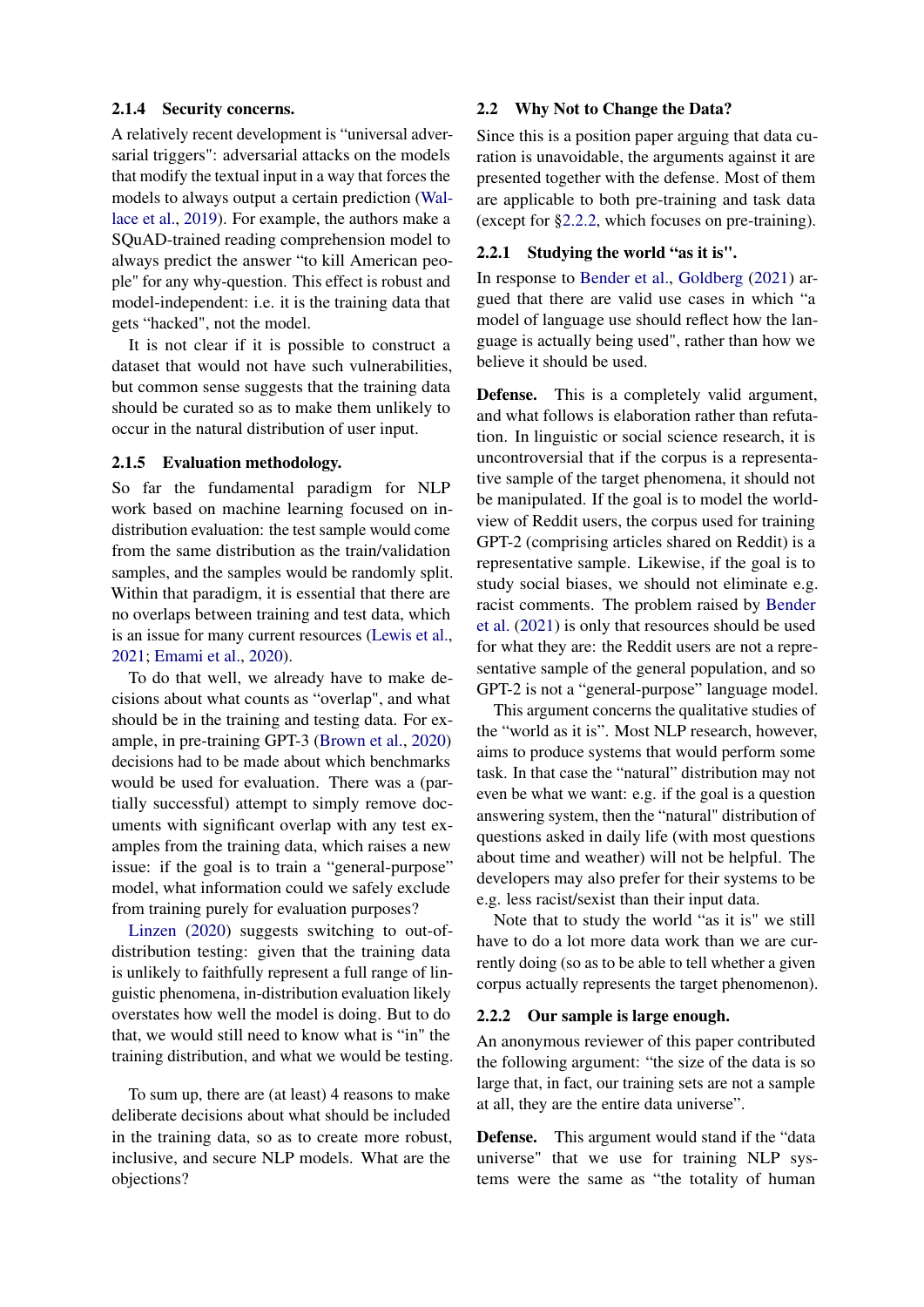speech/writing". It is not, and will hopefully never be, because collecting *all* speech is problematic for ethical, legal, and practical reasons. Anything less than that is a sample. Given the existing social structures, no matter how big that sample is, it is not representative due to (at least) unequal access to technology, unequal possibility to defend one's privacy and copyright, and limited access to the huge volumes of speech produced in the "walled garden" platforms like Facebook. The use of uncontrolled samples (like the Common-Crawl-based corpora) would have to be justified by arguing either that the above types of bias can be safely ignored, or that the benefits outweigh the risks.

# <span id="page-3-0"></span>2.2.3 Might not be the best approach.

Do we really have to do hard data work, or could there be an algorithmic solution? For the problem of rare phenomena  $(\S2.1.3)$ , there is ongoing work on inductive biases that could help the models learn them [\(McCoy et al.,](#page-10-13) [2020\)](#page-10-13). For social issues ([§2.1.1\)](#page-1-2) [Goldberg](#page-10-12) [\(2021\)](#page-10-12) and [Buckman](#page-9-7) [\(2021\)](#page-9-7) similarly suggest that rather than trying to filter out problematic samples (hate speech, racial slurs etc.) we could use them to build a representation of the undesirable phenomena, and to try to actively identify and filter them out in generation. [Schick et al.](#page-11-8) [\(2021\)](#page-11-8) propose a method for a generative language model to reduce biases in its output, using selfdiagnosis with its own internal knowledge.

**Defense.** It is entirely possible that algorithmic alternatives could work better than solutions based on data curation. Which one will be more successful is an empirical question. As of now, it seems that they are complementary rather than mutually exclusive: for example, some specific biases could be handled algorithmically, but data curation could be used to balance the corpus in some other way(s).

Note that *the algorithmic solutions would still require much of the same data work for evaluation purposes*: to find out whether a system is effective at filtering out something undesirable or processing some rare pattern, these phenomena have to be identified, a test set has to be constructed, we would need to make sure that it does not overlap with the training data, and ideally – to what degree the various aspects of these phenomena are supported by training evidence. This is a big part of work that would go into designing a training dataset.

# 2.2.4 Not what we set out to do!

The history of AI could be viewed as a trajectory towards decreased amount of implicitly injected knowledge. The early AI systems were fully driven by carefully constructed rules and ontoloties. They were replaced by the statistical approaches, relying on heavy feature engineering. The great promise of DL was to stop trying to define everything, and let the machine to identify and leverage patterns from huge datasets: "we should stop acting as if our goal is to author extremely elegant theories, and instead embrace complexity and make use of the best ally we have: the unreasonable effectiveness of data" [\(Halevy et al.,](#page-10-14) [2009\)](#page-10-14). And it seems to work: pre-training larger models with more data keeps producing state-of-the-art results [\(Sun et al.,](#page-11-9) [2017;](#page-11-9) [Brown et al.,](#page-9-6) [2020;](#page-9-6) [Fedus et al.,](#page-10-15) [2021\)](#page-10-15).

Calls for careful construction of datasets are going in the face of that dream. We would arguably be even worse off than when we started: at least in the early AI days we only needed to define the phenomenon to be modeled, and now we also have to find hundreds of examples for that phenomenon.

Defense. Disappointing as it is, we have to admit that although deep-learning-based systems are much better than their predecessors, they are still brittle and do not work well outside the range of cases well represented in the training data (and even there they may work for the wrong reasons). What is more, we are fundamentally no closer to the elusive idea of "understanding" language or its meaningful production [\(Bender and Koller,](#page-9-8) [2020\)](#page-9-8). It is true that we were able to "solve" chess and Go without expert knowledge [\(Sutton,](#page-11-10) [2019\)](#page-11-10), but these are closed-world games with a known set of rules describing that world. Attempting to do so in the areas that feed from the real social world and impact that world (NLP, facial recognition, algorithmic decision-making on loans etc.) could amplify undesirable patterns present in the big data.

As stated in [§2.2.3,](#page-3-0) it is possible that there is an algorithmic approach that will work equally well or better. Which one will win is an empirical question. As of now, it is fair to say that data curation is at least an alternative to be considered.

This is *not* to say that the current technology cannot yield useful solutions. The achievements are undeniable: the advances in machine translation, question answering, and dialogue already power better customer service, educate and inform, enable communication and information flow for peo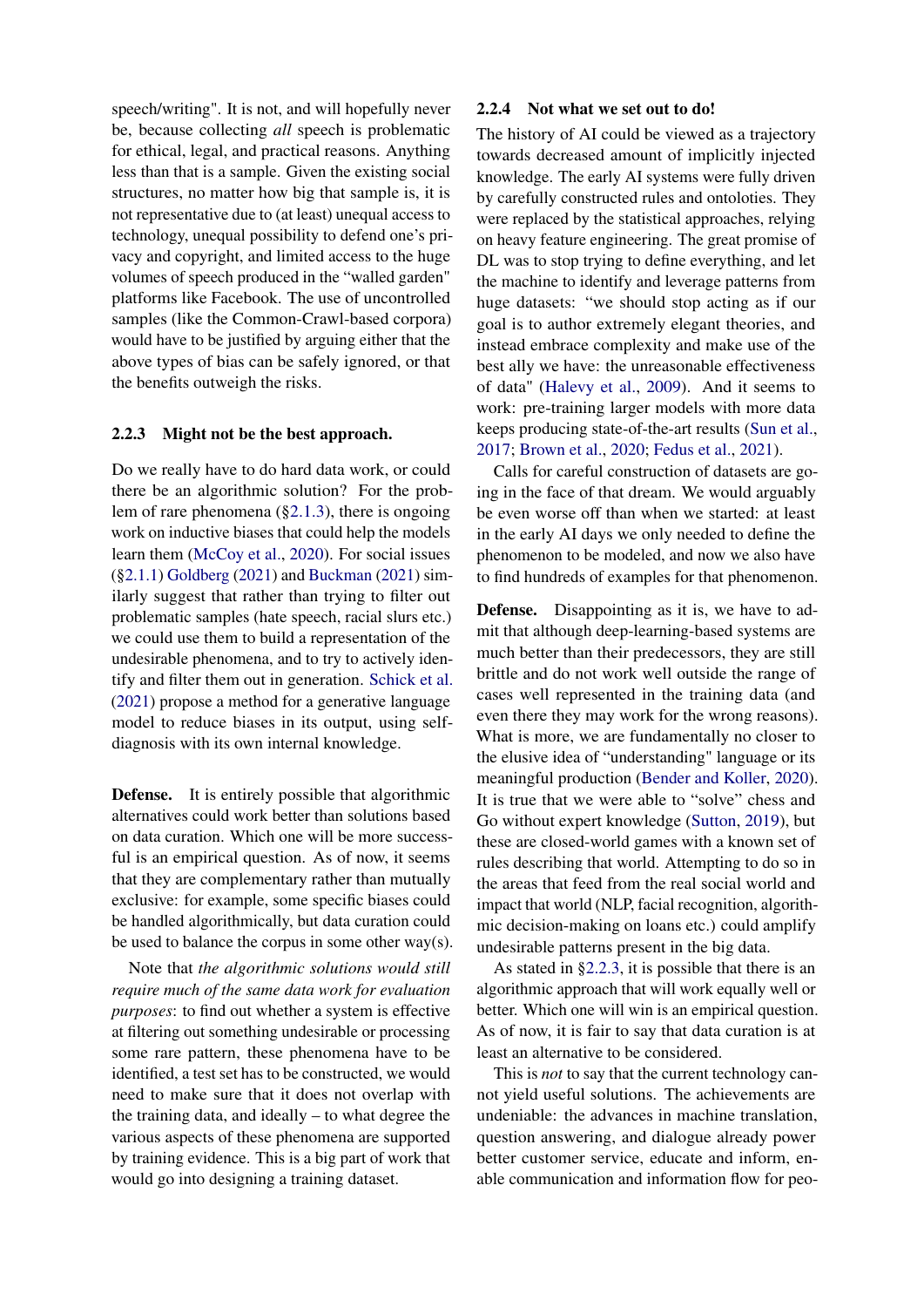ple who could not afford professional translation. There is certainly room for useful research to further improve the current solutions, define new tasks and transfer to new domains and languages, even if no fundamental breakthroughs come any time soon. The question is only whether we want to be able to tell in what circumstances our models can be used safely [\(Mitchell et al.,](#page-11-11) [2019\)](#page-11-11). If so, that would require more thinking about data.

# 2.2.5 Perfection is not possible.

As mentioned in [§2.1.3,](#page-1-1) the distribution of language phenomena tends to be Zipfian [\(Zipf,](#page-12-2) [1945\)](#page-12-2), which means that most phenomena are rare and difficult to learn. A perfect dataset would provides a strong signal for each phenomenon that should be learned. That's not how language works, so we may never be able to create something like that. Balanced datasets are an improvement, but not a solution [\(Wang et al.,](#page-12-4) [2019b;](#page-12-4) [Rogers et al.,](#page-11-12) [2020a\)](#page-11-12).

Defense. The impossibility of perfection does not entail the impossibility of improvement. For example, a sentiment analysis system that performs as well as the current systems *while* handling negation and coreference correctly, and not pre-judging football fans as violent, is a doable next goal.

### <span id="page-4-2"></span>2.2.6 No single correct answer.

Curation means making conscious choices about what to include and what to exclude. These are essentially choices about *designing a world*. What linguistic patterns, what concepts, what demographic attributes, what values should that world encode? This is a daunting question, requiring a lot of interdisciplinary expertise and impossible to casually address within a small NLP application project. Neither social sciences nor linguistics offer a ready set of answers, only things to consider in various contexts. The discriminated sub-groups, their values, and underlying social constructs may also differ across communities: e.g. both in India and US there is discrimination based on skin tone, but in the US context it stands for race, and in India it is a proxy for ethnicity, caste and class [\(Sambasivan et al.,](#page-11-13) [2021a\)](#page-11-13).

Defense. This is an entirely valid point, but it is an objection not to data curation *per se*, but to "data curation in a way that would inflict one set of values and linguistic choices on everyone". That is indeed to be avoided at all costs, and there is a real danger of that happening when NLP systems are commercially deployed and widely used, but the data choices behind them are not explicit.

The position advocated in this paper, as well as by [Bender et al.](#page-9-2) [\(2021\)](#page-9-2), is only that whatever categories and demographics went into the data design, they have to be documented [\(Bender and Fried](#page-9-9)[man,](#page-9-9) [2018;](#page-9-9) [Gebru et al.,](#page-10-16) [2020\)](#page-10-16) and made explicit, so that the users could be informed about what is happening [\(Mitchell et al.,](#page-11-11) [2019\)](#page-11-11). Some studies will just use convenience samples, and some will intentionally try to create a representation of a world without racial prejudice or rich with island effects. There are valid use cases for both, as long as it is clear who/what is being represented and for what purposes. The tide seems to be turning in this direction: since this work was submitted for review, at least two papers came out documenting popular resources for pre-training language models [\(Dodge et al.,](#page-9-10) [2021;](#page-9-10) [Bandy and Vincent,](#page-9-11) [2021\)](#page-9-11). The popular HuggingFace NLP dataset library<sup>[4](#page-4-1)</sup> is also working towards data cards for its resources.

Documenting the choices made in the dataset design is prerequisite to model cards [\(Mitchell et al.,](#page-11-11) [2019\)](#page-11-11), which could facilitate a healthy interaction between the communities served by the system and the developers of that system. It is entirely possible for that interaction happen in a democratic process: the policies could developed, announced and updated based on the evolving user preferences. Robustness in handling linguistic and social peculiarities of a given community should be a selling point for a product striving to win that community over: something to compete for and showcase, rather than avoid mentioning.

When argument [§2.2.6](#page-4-2) is made, sometimes it seems to rest on the idea that the distributions in our resources objectively reflect the world. On that view, the calls to data curation would seem opinionated and unnecessary, if not outright dystopian. But the idea that it is possible to work on "NLP in the vacuum", unmarked by linguistic and social categories, is an illusion. A decision to use a convenience sample is also a choice, an act of curation. Using any data to derive research conclusions or in commercial applications is only safe if we know what/who it represents.

# <span id="page-4-0"></span>3 Why Curation Is Inevitable

In cognitive and sociolinguistics, one of the methods of studying the linguistic and conceptual reper-

<span id="page-4-1"></span><sup>4</sup><https://huggingface.co/docs/datasets/>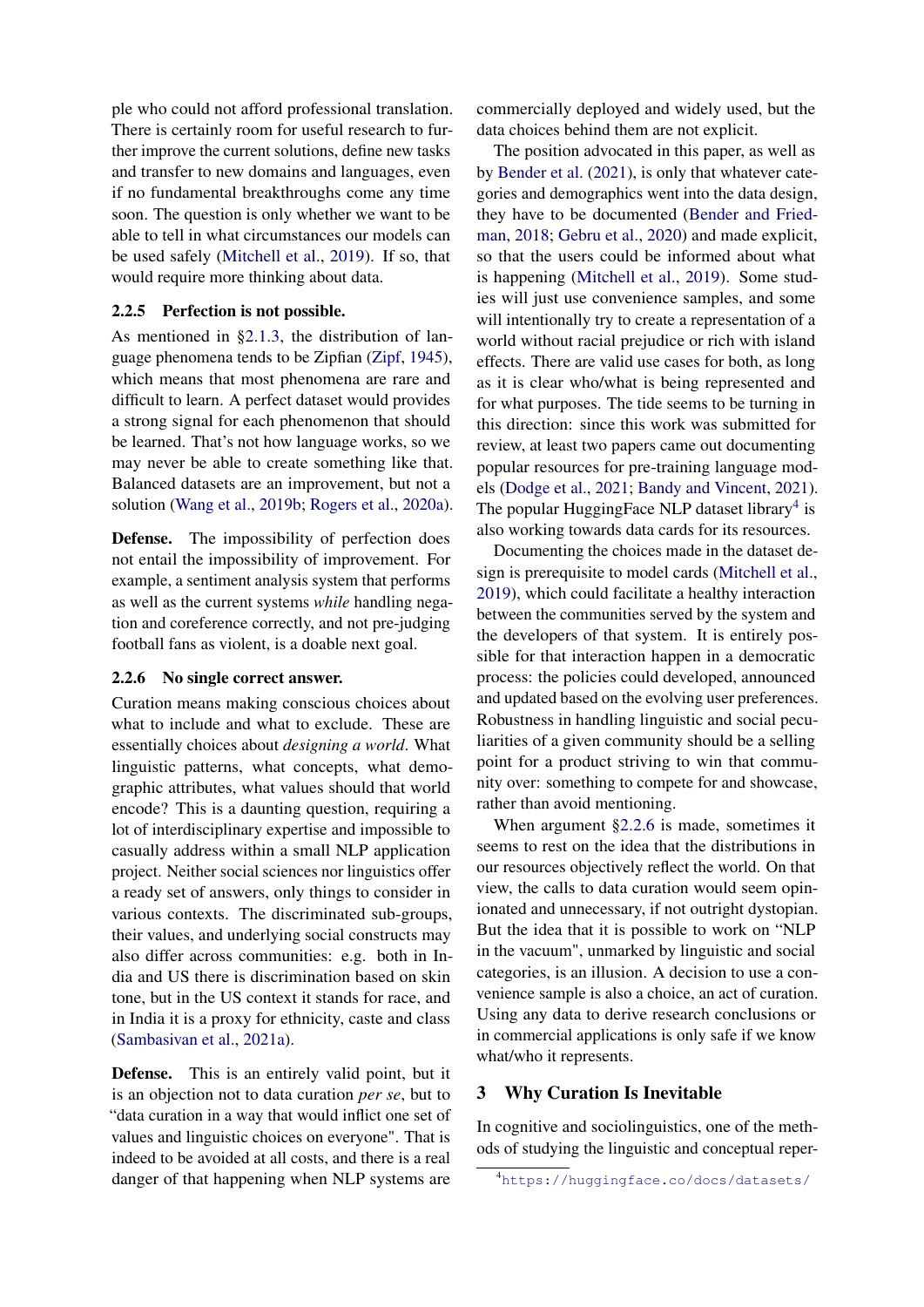toire of a certain individual or a demographic is through collecting a representative corpus of their speech (synchronic or diachronic). That corpus inevitably reflects a particular world view<sup>[5](#page-5-0)</sup>. The differences in these world views are expressed as variation in what kinds of linguistic structures people are likely to use, what they are likely to talk about, what are their presuppositions and social context and stereotypes, to what extent any of that is verbally expressed, etc. Some of that variation is idiosyncratic, some attributable to social groups, but even a cursory look at all the variation strongly suggests that there is no "language in general".

It *is* still possible to talk about language at a certain level of abstraction (e.g. "British English" vs the myriad of UK dialects), but only with a good sample representing all the necessary subsets. For example, it would be wrong to construct a "British English" resource based only on London samples, because they do not represent the rest of the country (either linguistically or socioeconomically).

A major achievement of corpus linguists are the "national corpora" such as BNC [\(Leech,](#page-10-17) [1992\)](#page-10-17), painstakingly created to represent a diverse sample of written and spoken genres in a certain geographical region in a certain timeframe, so as to enable studies of that specific variety of language. Creating such corpora involves careful sampling, detailed documentation of the domains and speakers that were represented, and much negotiation with publishers for copyright exceptions.

A typical corpus for training language models, or really any NLP dataset, is likewise a sample of speech of a certain group of people, who have their linguistic preferences and sets of values. Consequently, that sample, whether it is coherent or not, and whether it was collected with any specific intentions, represents a certain "picture of the world". Moreover, the purpose of using this data for training is to create a system that would encode that view of the world and make predictions consistent with it. But a typical NLP dataset<sup>[6](#page-5-1)</sup> currently has few specifications of the demographics, dialects, or the range of domains and linguistic phenomena it covers. Unfortunately, it does not mean that the

result is some abstract "standard" or "neutral" language. It is some kind of interpolation from the mixture of signals in the data that we have very little idea about.

Why does it matter? The linguistic and conceptual repertoire of humans is dynamic. Our vocabulary, grammar, style, cultural competence change as we go on with our lives, encounter new concepts, forget some things and reinforce others. A key part of that change is the linguistic signals we encounter in communication: on the nativist account children have innate constraints that guide<sup> $\prime$ </sup> their learning from the data they encounter [\(Chom](#page-9-13)[sky,](#page-9-13) [2014;](#page-9-13) [Hornstein and Lightfoot,](#page-10-18) [1985\)](#page-10-18), and on the usage-based accounts [\(Bybee,](#page-9-14) [2006;](#page-9-14) [Lieven](#page-10-19) [and Tomasello,](#page-10-19) [2008\)](#page-10-19) that process is entirely datadriven. Humans can learn the meaning of words from a single exposure [\(Carey and Bartlett,](#page-9-15) [1978;](#page-9-15) [Borovsky et al.,](#page-9-16) [2010\)](#page-9-16), but there is also robust evidence of frequency effects in language acquisition [\(Ambridge et al.,](#page-9-17) [2015;](#page-9-17) [Diessel and Hilpert,](#page-9-18) [2016,](#page-9-18) [May 09\)](#page-9-18). It is not by accident that the frequency of the vocabulary to be learned is a key variable in language pedagogy [\(Zahar et al.,](#page-12-6) [2001\)](#page-12-6).

In short, humans, like DL models, learn from the patterns in the speech that they encounter. And those patterns do not have to come from human speakers anymore: much speech that we will encounter in the future is likely to be synthetic. According to [Pilipiszyn](#page-11-14) [\(2021\)](#page-11-14), GPT-3 is already generating 4.5B words per day in applications such as question answering, summarization, interactive games, and customer support.

This cannot but have impact back on the human speakers<sup>[8](#page-5-3)</sup> in the following ways:

- An NLP system generating text contributes to a human learner's input in the same way as human writers, and probably also speakers (but potentially on a much larger scale).
- An NLP system that processes human input to answer questions, translate, perform assisting actions etc. has both direct impact (as a lan-

<span id="page-5-0"></span><sup>5</sup>This is a key concept in the works of Neo-Humboldtian scholars: "world image" (Weltbild) of [Weisgerber,](#page-12-5) "naive picture of the world" (naivnaja kartina mira) of [Apresyan](#page-9-12) [\(1995\)](#page-9-12), and many others.

<span id="page-5-1"></span><sup>6</sup>Corpora generated on crowd worker platforms such as Amazon Mechanical Turk typically impose geographic restrictions, such as "location in US or Canada", but there is no guarantee that the recruited workers are even native speakers.

<span id="page-5-2"></span> $T$ The "radical" nativist position would be that knowledge of language is entirely innate and is not affected by what the children observe, but on that position we would have to claim the innate knowledge of the word "carburetor" [\(Knight,](#page-10-20) [2018\)](#page-10-20).

<span id="page-5-3"></span><sup>8</sup> Synthetic speech will also clearly have impact on the future models if it seeps into the training data. There is research on watermarking generated text [\(Venugopal et al.,](#page-11-15) [2011;](#page-11-15) [Ab](#page-9-19)[delnabi and Fritz,](#page-9-19) [2021\)](#page-9-19), but it is not clear what, if anything, the currently deployed systems are doing in this regard. There is at least one documented case of GPT-3 used to post on Reddit as if it were a human user [\(Philip,](#page-11-16) [2020\)](#page-11-16).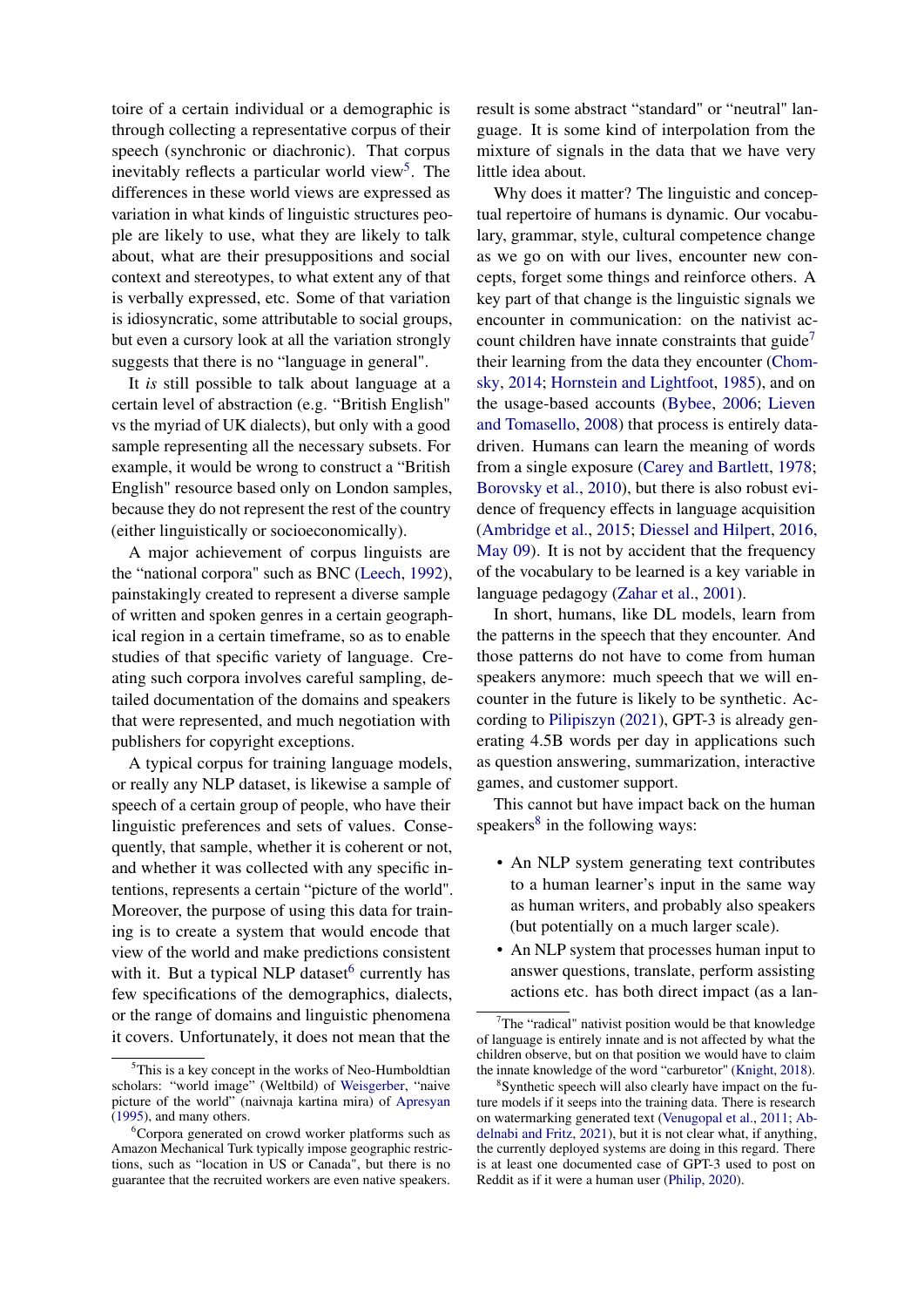guage model above), and an indirect impact: as these systems become more widespread, the kind of language that they can and cannot successfully interpret will be respectively reinforced or made less prominent.

• An NLP system that makes decisions in processing applications, grading student work, curating news feeds, summarizing papers and emails, recommending content has the potential of making long-lasting impact on the lives of its users, and the kinds of language that it can process successfully clearly play a role.

The point to take from all of this is that any mismatch of linguistic and social feature distributions between NLP systems and their users *will* have some impact on the world, and for the commercial, widely used NLP systems that impact may be significant. So the debate is not about whether we should change the world by making choices about the data: this is happening either way, because even our convenience samples still reflect numerous implicit choices. The debate is only about how much thinking we want to invest into changing our world.

This thought is somewhat scary (in what way will children growing up with Alexa be different?), but also exciting: the educational opportunities alone could be breathtaking, reaching far beyond the students who are already in a good position to do well in school. We could also create something simplistic, uninspiring, mindlessly entertaining, and/or not-inclusive. That choice is ours.

# <span id="page-6-0"></span>4 What does it mean to "do NLP"?

To sum up the above discussion: there are no "neutral", one-size-fits-all textual corpora. There is also no manual that would provide foolproof instructions for collecting a "correct" corpus for any given context. And all of these complications are not even the main problem, right? After all, data only serves the task of creating a model, which is the real contribution of an NLP paper?

In theory, the field of NLP is interdisciplinary. In practice, it became something closer to "one of the applied areas of machine learning" rather than "computational linguistics". Furthermore, at least as far as graduate students are concerned, it is something performed as an academic exercise, and as such it does not *really* have to concern itself with its possible effects on the world.

The students can hardly be blamed: keeping up with the latest frameworks and architectures is already hard enough. Most DL practitioners have neither the training nor time to also do the data work at the level that the linguists and ethicists are calling for. The publication system does not provide the right incentives for that either: modeling NLP work is prestigious and welcomed at top conferences, while data work is "janitorial", less well paid, "under-valued and de-glamorised"<sup>[9](#page-6-2)</sup> [\(Sambasivan et al.,](#page-11-17) [2021b\)](#page-11-17).

It does not help that there seems to be a systematic miscommunication between the fields. When linguists or ethicists talk about the issues with the current solutions, the practitioners may take it as an accusation that they are not doing a good job, rather than as an invitation to improve things together. Likewise, when the practitioners propose new systems, the linguists and ethicists may be frustrated: not by the incremental improvements on leaderboards as such, but by lack of accompanying discussion of what the proposed methods are supposed to do better, and for whom.

If anything is to change, we need to overcome this antagonism. Here are a few suggestions for how that could be achieved.

# <span id="page-6-1"></span>5 Moving Forward

Step 1. Understand each other better. The fact is, the AI ethics people are not really out to "cancel" everybody. It is easy to see why they would be frustrated that the social justice issues have never been a priority, terrified at what "move fast & break things" has already done with the social world, and dubious that they just need to wait and change would come.

The linguists are not completely useless. Chances are, many problems that the DL engineers are having could be fixed if someone was just around to realize that the tokenizer didn't handle the suffixes well.

And the engineers are not inherently evil. They just need resources, training, collaborators, time, and better research incentives. Instead, they have to churn out papers in 2 months just to stay in the publication race, with no time to dive deeper into what their systems are actually doing.

Step 2. Improve the incentive structure. One way to change the incentive structure that led to

<span id="page-6-2"></span> $9^9$ Of course, this perception is not universal, and there are (very few) "unicorn" resources like SQuAD [\(Rajpurkar et al.,](#page-11-18) [2016\)](#page-11-18) that highly influenced the field. But overall the power balance in the field is currently not in favor of resource work.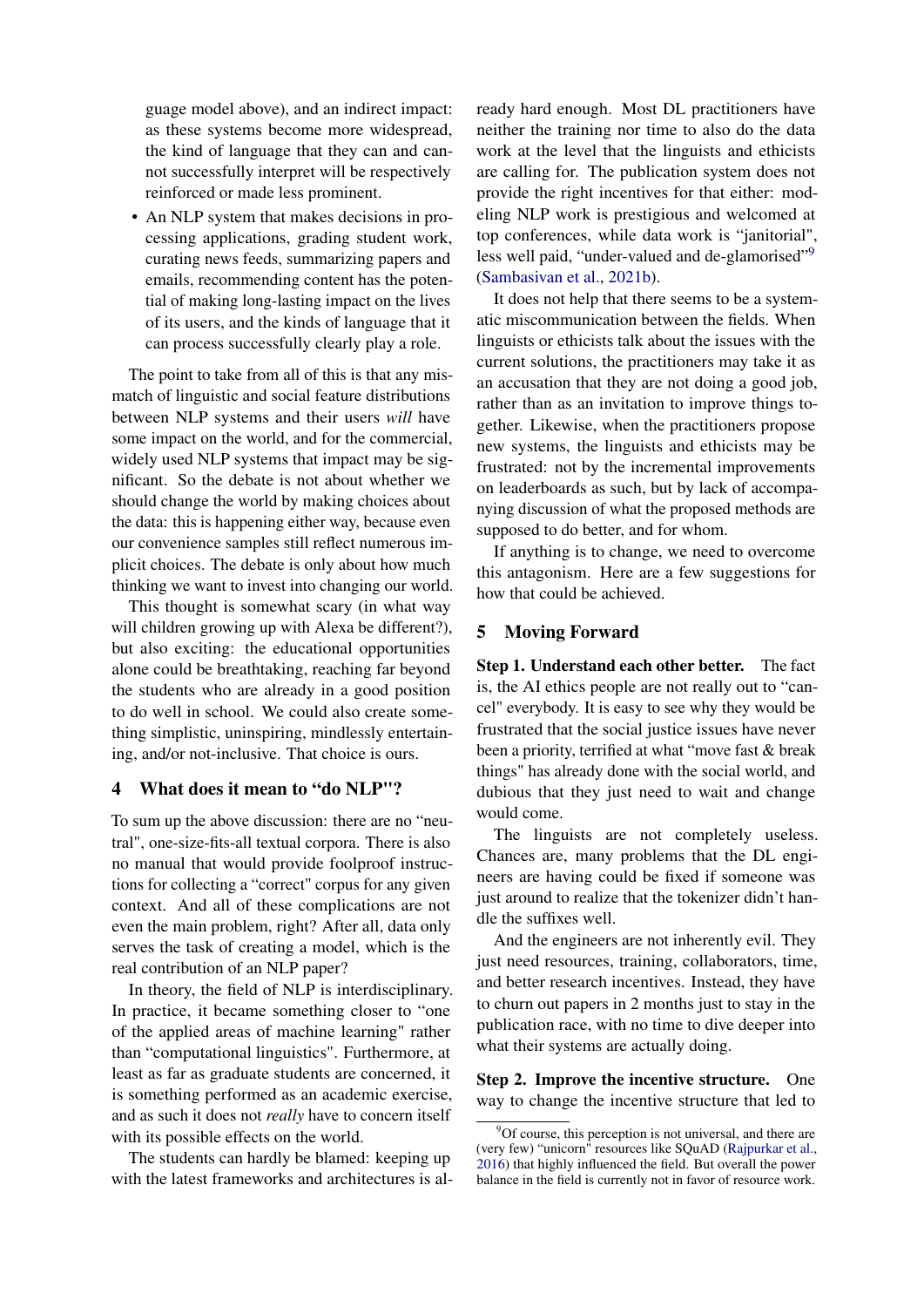the current situation is through conferences. There will be a lot more interest in data work if it becomes more publishable. As of now, the "resources and evaluation" track is something of a poor relative to the "machine learning" track, which in ACL  $2020^{10}$  $2020^{10}$  $2020^{10}$  attracted nearly 3 times more submissions. Most task-specific tracks (question answering, summarization, dialogue etc.) are supposed to receive both engineering and data submissions, but in that setting the interdisciplinary tension may lead to resource papers voted down simply for being resource papers [\(Rogers and Augenstein,](#page-11-19) [2020\)](#page-11-19). [Bawden](#page-9-20) [\(2019\)](#page-9-20) cites an ACL 2019 reviewer who complained that "the paper is mostly a description of the corpus and its collection and contains little scientific contribution".

We really need to take the type of contribution $11$ into account in reviewer assignment, into review form design, and into reviewer training programs. We also need to make sure that the resource tracks are consistently offered<sup>[12](#page-7-2)</sup>, with dedicated best paper awards to raise the prestige of this work in the community. Some conferences already started to provide reviewer mentoring, double down on ethics, consider what signal they send to companies and students by their best paper awards. We can all help by lobbying program chairs whenever we have a chance, offline and online.

A helpful factor is that the ever-increasing size of models is making the state-of-the-art leaderboard chase financially untenable for even well-resourced labs, and they are looking for other outlets. This is a chance for the NLP community to engage more deeply with the phenomena that we are modeling.

Step 3. Educate. The idea that "NLP" means "deep learning" may well arise if it is taught as a one-semester course focusing on the engineering. If the coursework is fully powered by existing resources, it creates the impression that data is not a part of the job. The result is that the students learn that it is entirely possible to just run off-the-shelf parsers without knowing anything about syntax, or do sentiment analysis without knowing anything about pragmatics. And if it is possible to not do more work, why would anyone bother?

We need to provide our students with the skills

to stress-test their systems and critically examine their data, so as to be able to spot potential issues early on. For that, they will need the basic linguistic theory, the fundamentals of sociolinguistics and pragmatics. Likewise, some aspects of psychology (dual processing theories, memory and attention span, cognitive biases, "nudging") are a pre-requisite for designing interfaces not only for annotation projects, but for any kind of interactive NLP systems. And some awareness of the social power structures would help in not propagating the harmful stereotypes. Some strategies for building NLP curricula have been discussed at the TeachingNLP workshop [\(Radev and Brew,](#page-11-20) [2002;](#page-11-20) [Brew](#page-9-21) [and Radev,](#page-9-21) [2005;](#page-9-21) [Palmer et al.,](#page-11-21) [2008;](#page-11-21) [Derzhanski](#page-9-22) [and Radev,](#page-9-22) [2013;](#page-9-22) [Jurgens et al.,](#page-10-21) [2021\)](#page-10-21).

Most importantly, NLP courses need to combat the idea that all the knowledge about the human world is just irrelevant in the age of big data and DL. The "garbage in, garbage out" principle is still relevant. We may be able to sort the garbage and learn from it anyway, but only if we have at least some idea about what kind of garbage we have.

Step 4. Collaborate. Large companies and universities provide a significant competitive edge to their authors just in virtue of the in-house collaboration networks they could offer. But it is becoming increasingly easy for everyone to find external collaborations, especially in the world in pandemic lockdown. One opportunity is Twitter, used by estimated 40% of EMNLP 2020 authors<sup>[13](#page-7-3)</sup>.

What would it mean to "collaborate"? At the bare minimum, in an engineering project the linguists and social scientists could help to at least try to characterize the data that was used with something like data statements [\(Bender and Friedman,](#page-9-9) [2018;](#page-9-9) [Gebru et al.,](#page-10-16) [2020\)](#page-10-16). A more ambitious goal would be to involve them early on in the data selection, preparation, and iterative development. Ideally, there would be joint formulation of research goals, thinking together about what kind of world we are building.

Finding collaborators is much easier for established researchers, not only because they are a known quantity, but also because they are already aware of what could be done in an interdisciplinary project. They probably even already know the people who they could ask to join. But the students could use some help, especially those from the less well-connected institutions. They could bene-

<span id="page-7-0"></span><sup>10</sup>[https://www.aclweb.org/adminwiki/](https://www.aclweb.org/adminwiki/images/9/90/ACL_Program_Co-Chairs_Report_July_2020.pdf) [images/9/90/ACL\\_Program\\_Co-Chairs\\_](https://www.aclweb.org/adminwiki/images/9/90/ACL_Program_Co-Chairs_Report_July_2020.pdf) [Report\\_July\\_2020.pdf](https://www.aclweb.org/adminwiki/images/9/90/ACL_Program_Co-Chairs_Report_July_2020.pdf)

<span id="page-7-1"></span> $^{11}$ As was done e.g. at COLING 2018: [http://](http://coling2018.org/paper-types/) [coling2018.org/paper-types/](http://coling2018.org/paper-types/)

<span id="page-7-2"></span> $12$ E.g. this track was recently absent at EMNLP 2020.

<span id="page-7-3"></span><sup>&</sup>lt;sup>13</sup>Source: EMNLP 2020 organizers.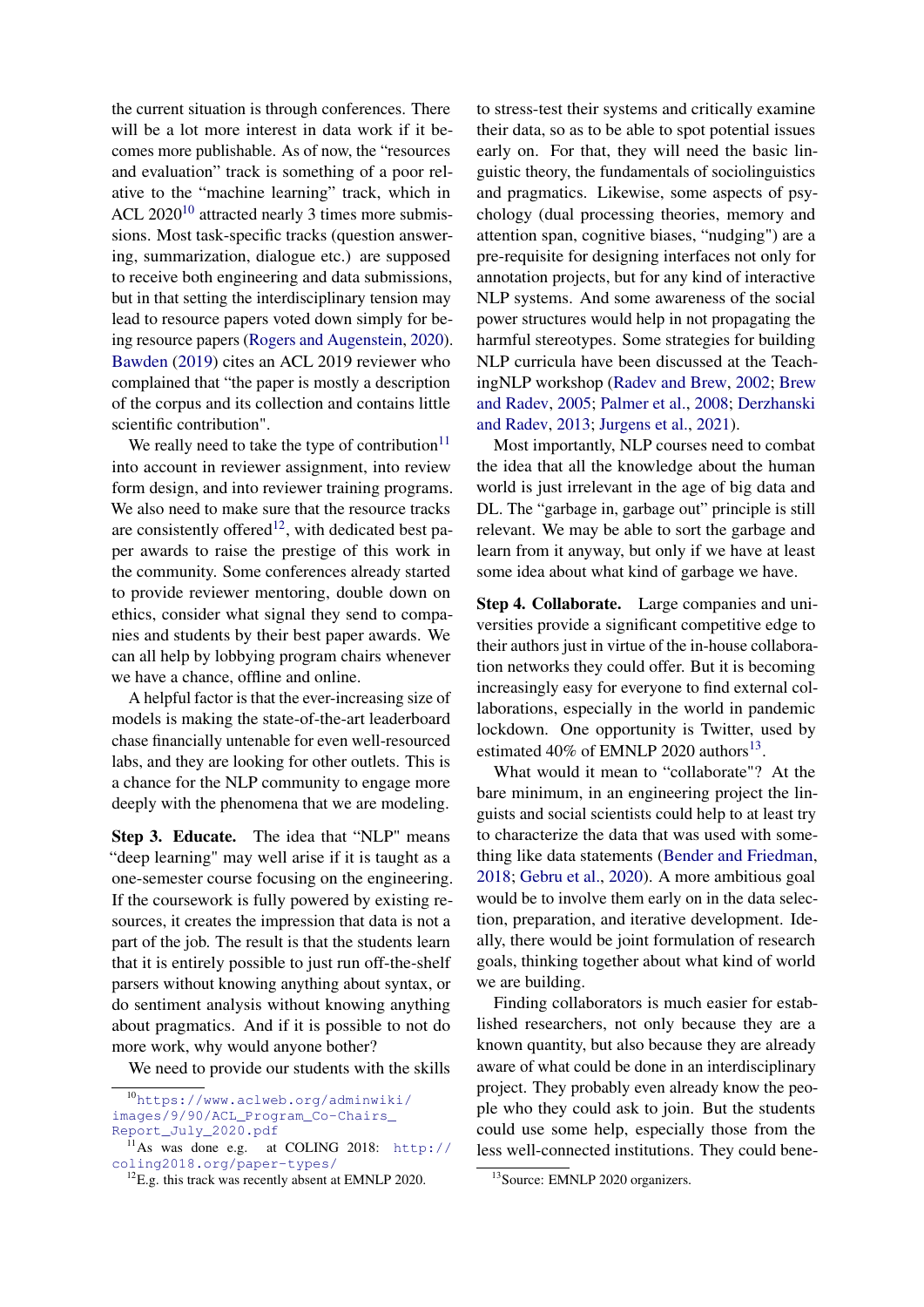fit from establishing some kind of skill exchange network, where the students with engineering background could help out in data projects and students with linguistics/social science background could help out in engineering projects. This would probably the best way to ease the interdisciplinary tension, instill respect for each other's expertise, as well as the awareness that NLP is a huge problem that we do not even understand that well, and for which we need all the help we can get.

Step 5. Estimate. The goal of all the above data work is ultimately to enable informed decisions by the public, the CEOs, and the policy makers about what kind of world we would live in. One takeaway from the heated debate around [\(Bender](#page-9-2) [et al.,](#page-9-2) [2021\)](#page-9-2) is that if one side in an interdisciplinary debate focuses mostly on the potential benefits of something, and the other mostly on its harms, the stance is likely to become adversarial, and we do not give each other the benefit of the doubt $14$ .

Nevertheless, the people on both sides of the debate are researchers, and they want to make informed decisions. That is only possible through cost-benefit analysis. It is clear that the first step has to be thorough documentation of the data [\(Ben](#page-9-9)[der and Friedman,](#page-9-9) [2018;](#page-9-9) [Gebru et al.,](#page-10-16) [2020\)](#page-10-16): this lets us compare the represented population and the population of the target users, and think through the possible harms. However, it is not clear how to weigh the harms against the benefits.

At the very least, to make informed decisions we would probably need to know the following<sup>[15](#page-8-1)</sup>:

- Which population will get exposed to the proposed tech?
- What are the direct and indirect benefits on the user population?
- What are the direct and indirect harms on the population in general (not limited to the users of the proposed tech), in particular the marginalized groups?
- If certain harms are inflicted on the user population, would they have the political/legal recourse to be compensated?
- How compute-efficient the implementation would be, how would the energy be sourced, and would that affect any other populations?
- How widely would it be eventually adopted, and how that changes the likelihood of benefits and harms to different user groups?
- What is the potential for further innovation that would significantly change the appeal, deployability or risks of the proposed solution?
- What are the risks of human error and deliberate misuse if the tech is stolen/replicated by terrorists, authoritarian governments, propaganda organizations and other bad actors?

Unfortunately, the world is volatile and business plans change all the time. There is so much uncertainty for each of these points that it is not clear how to even start. Yet we have to try to come up with a process for working these things out, and eventually develop templates and calculators that developers could use to make estimates for best-, worst- and realistic scenarios.

This is an area in which NLP is desperately in need of collaboration with economics, governance and law. In that, again, NLP conferences could take the lead. There could be regular tracks that would incentivize joint publications with experts from these fields. The search for solutions is already going on, but this way NLP community would participate in it rather than just meet with regulation post-factum. To be able to provide meaningful peer review for such work, we would need a mechanism of recruiting external reviewers with the required expertise on as-need basis.

# 6 Conclusion

Our data is already changing the world, and will keep doing so whether we are being intentional about it or not. We might as well at least try: we do want more robust and linguistically capable models, and we do want models that do not leak sensitive data or propagate harmful stereotypes.

Whether those goals would be ultimately achieved by curating large corpora or by more algorithmic solutions, in both cases we need to do a lot more data work. The current dynamic suggests that this won't happen, unless we overcome the interdisciplinary tensions and turn our conferences into truly shared spaces.

# 7 Acknowledgements

Many thanks to Emily M. Bender, Yoav Goldberg, Ryan Cotterell, and the anonymous reviewers for their thoughtful comments on this paper.

<span id="page-8-0"></span><sup>14</sup>[https://twitter.com/nlpnoah/status/](https://twitter.com/nlpnoah/status/1354814467633111048) [1354814467633111048](https://twitter.com/nlpnoah/status/1354814467633111048)

<span id="page-8-1"></span><sup>15</sup>Many of these points are made in the NAACL ethics FAQ [https://2021.aclweb.org/ethics/](https://2021.aclweb.org/ethics/Ethics-FAQ/) [Ethics-FAQ/](https://2021.aclweb.org/ethics/Ethics-FAQ/)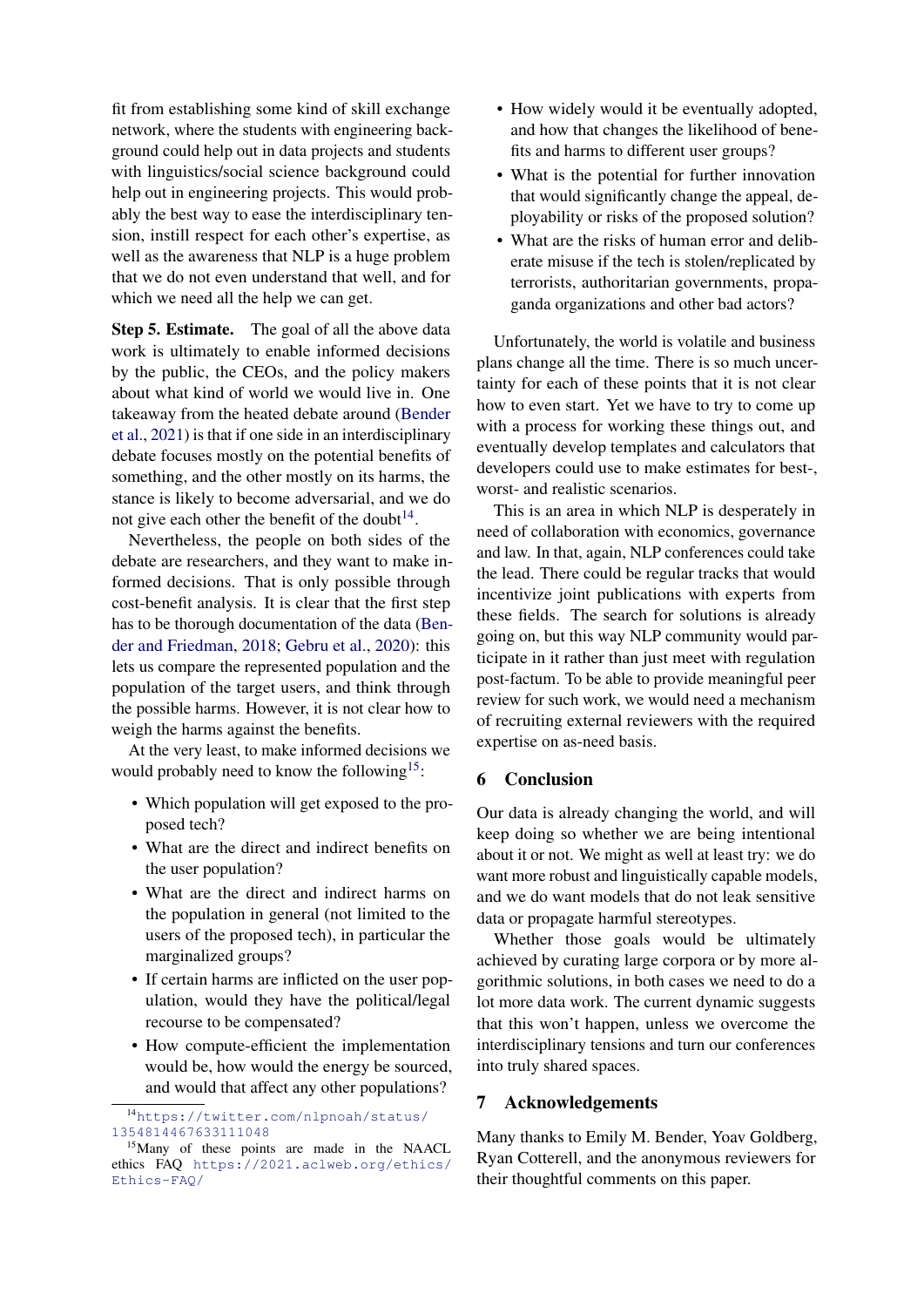### References

- <span id="page-9-19"></span>Sahar Abdelnabi and Mario Fritz. 2021. [Adversarial](http://arxiv.org/abs/2009.03015) [Watermarking Transformer: Towards Tracing Text](http://arxiv.org/abs/2009.03015) [Provenance with Data Hiding.](http://arxiv.org/abs/2009.03015) *arXiv:2009.03015 [cs]*.
- <span id="page-9-17"></span>Ben Ambridge, Evan Kidd, Caroline F. Rowland, and Anna L. Theakston. 2015. [The ubiquity of fre](https://doi.org/10.1017/S030500091400049X)[quency effects in first language acquisition\\*.](https://doi.org/10.1017/S030500091400049X) *Journal of Child Language*, 42(2):239–273.
- <span id="page-9-12"></span>Yu.D. Apresyan. 1995. *Izbrannyje Trudy*, volume 2. Yazyki russkoj kultury, Moscow.
- <span id="page-9-11"></span>Jack Bandy and Nicholas Vincent. 2021. [Address](http://arxiv.org/abs/2105.05241)[ing "Documentation Debt" in Machine Learning Re](http://arxiv.org/abs/2105.05241)[search: A Retrospective Datasheet for BookCorpus.](http://arxiv.org/abs/2105.05241) *arXiv:2105.05241 [cs]*.
- <span id="page-9-20"></span>Rachel Bawden. 2019. [One paper, nine reviews.](https://rbawden.wordpress.com/2019/07/19/one-paper-nine-reviews/) *Rachel Bawden's blog*.
- <span id="page-9-9"></span>Emily M. Bender and Batya Friedman. 2018. [Data](https://doi.org/10.1162/tacl_a_00041) [Statements for Natural Language Processing: To](https://doi.org/10.1162/tacl_a_00041)[ward Mitigating System Bias and Enabling Better](https://doi.org/10.1162/tacl_a_00041) [Science.](https://doi.org/10.1162/tacl_a_00041) *Transactions of the Association for Computational Linguistics*, 6:587–604.
- <span id="page-9-2"></span>Emily M. Bender, Timnit Gebru, Angelina McMillan-Major, and Shmargaret Shmitchell. 2021. [On the](https://doi.org/10.1145/3442188.3445922) [dangers of stochastic parrots: Can language models](https://doi.org/10.1145/3442188.3445922) [be too big?](https://doi.org/10.1145/3442188.3445922) . In *Proceedings of the 2021 ACM Conference on Fairness, Accountability, and Transparency*, FAccT '21, page 610–623, New York, NY, USA. Association for Computing Machinery.
- <span id="page-9-8"></span>Emily M. Bender and Alexander Koller. 2020. [Climb](https://doi.org/10.18653/v1/2020.acl-main.463)[ing towards NLU: On Meaning, Form, and Under](https://doi.org/10.18653/v1/2020.acl-main.463)[standing in the Age of Data.](https://doi.org/10.18653/v1/2020.acl-main.463) In *Proceedings of the 58th Annual Meeting of the Association for Computational Linguistics*, pages 5185–5198, Online. Association for Computational Linguistics.
- <span id="page-9-3"></span>Su Lin Blodgett, Solon Barocas, Hal Daumé III, and Hanna Wallach. 2020. [Language \(Technology\) is](https://doi.org/10.18653/v1/2020.acl-main.485) [Power: A Critical Survey of "Bias" in NLP.](https://doi.org/10.18653/v1/2020.acl-main.485) In *Proceedings of the 58th Annual Meeting of the Association for Computational Linguistics*, pages 5454– 5476, Online. Association for Computational Linguistics.
- <span id="page-9-16"></span>Arielle Borovsky, Marta Kutas, and Jeff Elman. 2010. [Learning to use words: Event-related potentials in](https://doi.org/10.1016/j.cognition.2010.05.004)[dex single-shot contextual word learning.](https://doi.org/10.1016/j.cognition.2010.05.004) *Cognition*, 116(2):289–296.
- <span id="page-9-21"></span>Chris Brew and Dragomir Radev, editors. 2005. *[Pro](https://www.aclweb.org/anthology/W05-0100)[ceedings of the Second ACL Workshop on Effective](https://www.aclweb.org/anthology/W05-0100) [Tools and Methodologies for Teaching NLP and CL](https://www.aclweb.org/anthology/W05-0100)*. Association for Computational Linguistics, Ann Arbor, Michigan.
- <span id="page-9-6"></span>Tom B. Brown, Benjamin Mann, Nick Ryder, Melanie Subbiah, Jared Kaplan, Prafulla Dhariwal, Arvind Neelakantan, Pranav Shyam, Girish Sastry, Amanda

Askell, Sandhini Agarwal, Ariel Herbert-Voss, Gretchen Krueger, Tom Henighan, Rewon Child, Aditya Ramesh, Daniel M. Ziegler, Jeffrey Wu, Clemens Winter, Christopher Hesse, Mark Chen, Eric Sigler, Mateusz Litwin, Scott Gray, Benjamin Chess, Jack Clark, Christopher Berner, Sam Mc-Candlish, Alec Radford, Ilya Sutskever, and Dario Amodei. 2020. [Language Models are Few-Shot](http://arxiv.org/abs/2005.14165) [Learners.](http://arxiv.org/abs/2005.14165) In *Advances in Neural Information Processing Systems 33 (NeurIPS 2020)*.

- <span id="page-9-7"></span>Jacob Buckman. 2021. [Fair ML Tools Require Prob](https://jacobbuckman.com/2021-02-15-fair-ml-tools-require-problematic-ml-models/)[lematic ML Models.](https://jacobbuckman.com/2021-02-15-fair-ml-tools-require-problematic-ml-models/) *Jacob Buckman*.
- <span id="page-9-14"></span>Joan Bybee. 2006. From Usage to Grammar: The Mind's Response to Repetition. *Language*, 82(4):pp.711–733.
- <span id="page-9-15"></span>Susan Carey and Elsa Bartlett. 1978. Acquiring a Single New Word. Technical report, Stanford University, Dept. of Linguistics.
- <span id="page-9-4"></span>Nicholas Carlini, Florian Tramer, Eric Wallace, Matthew Jagielski, Ariel Herbert-Voss, Katherine Lee, Adam Roberts, Tom Brown, Dawn Song, Ulfar Erlingsson, Alina Oprea, and Colin Raffel. 2020. [Extracting Training Data from Large Lan](http://arxiv.org/abs/2012.07805)[guage Models.](http://arxiv.org/abs/2012.07805) *arXiv:2012.07805 [cs]*.
- <span id="page-9-13"></span>Noam Chomsky. 2014. *Aspects of the Theory of Syntax*. MIT Press.
- <span id="page-9-5"></span>Jeffrey Dastin Dave, Paresh. 2021. [Google pledges](https://www.reuters.com/article/us-alphabet-google-research-exclusive-idUSKBN2AP1AC) [changes to research oversight after internal revolt.](https://www.reuters.com/article/us-alphabet-google-research-exclusive-idUSKBN2AP1AC) *Reuters*.
- <span id="page-9-1"></span>Thomas Davidson, Debasmita Bhattacharya, and Ingmar Weber. 2019. [Racial Bias in Hate Speech and](https://doi.org/10.18653/v1/W19-3504) [Abusive Language Detection Datasets.](https://doi.org/10.18653/v1/W19-3504) In *Proceedings of the Third Workshop on Abusive Language Online*, pages 25–35, Florence, Italy. Association for Computational Linguistics.
- <span id="page-9-22"></span>Ivan Derzhanski and Dragomir Radev, editors. 2013. *[Proceedings of the Fourth Workshop on Teaching](https://www.aclweb.org/anthology/W13-3400) [NLP and CL](https://www.aclweb.org/anthology/W13-3400)*. Association for Computational Linguistics, Sofia, Bulgaria.
- <span id="page-9-0"></span>Jacob Devlin, Ming-Wei Chang, Kenton Lee, and Kristina Toutanova. 2019. [BERT: Pre-training of](https://aclweb.org/anthology/papers/N/N19/N19-1423/) [Deep Bidirectional Transformers for Language Un](https://aclweb.org/anthology/papers/N/N19/N19-1423/)[derstanding.](https://aclweb.org/anthology/papers/N/N19/N19-1423/) In *Proceedings of the 2019 Conference of the North American Chapter of the Association for Computational Linguistics: Human Language Technologies, Volume 1 (Long and Short Papers)*, pages 4171–4186.
- <span id="page-9-18"></span>Holger Diessel and Martin Hilpert. 2016, May 09. [Fre](https://doi.org/10.1093/acrefore/9780199384655.013.120)[quency effects in grammar.](https://doi.org/10.1093/acrefore/9780199384655.013.120) In *Oxford Research Encyclopedia of Linguistics*. Oxford University Press.
- <span id="page-9-10"></span>Jesse Dodge, Maarten Sap, Ana Marasovic, William Agnew, Gabriel Ilharco, Dirk Groeneveld, and Matt Gardner. 2021. [Documenting the English Colossal](http://arxiv.org/abs/2104.08758) [Clean Crawled Corpus.](http://arxiv.org/abs/2104.08758) *arXiv:2104.08758 [cs]*.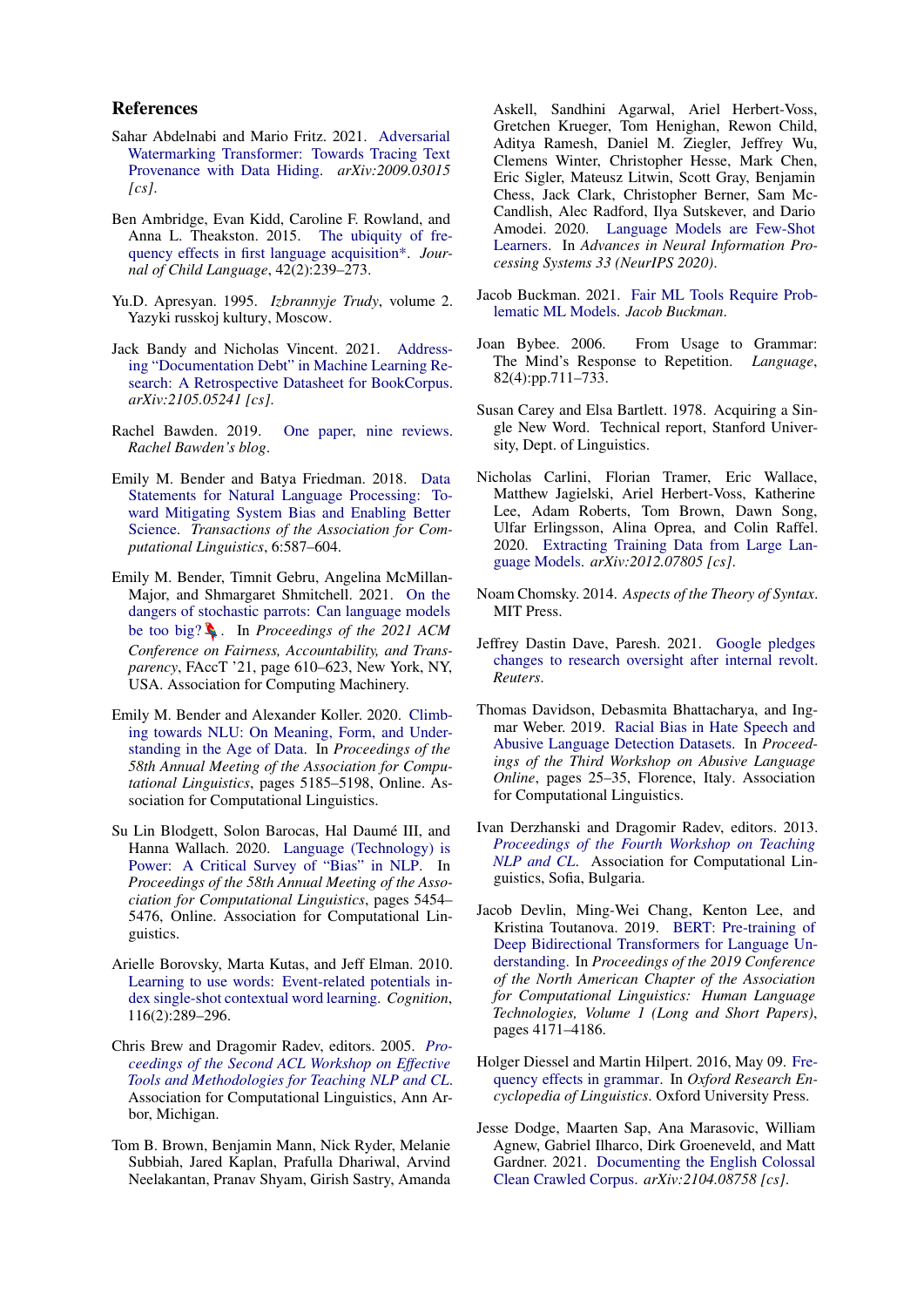- <span id="page-10-10"></span>Ali Emami, Kaheer Suleman, Adam Trischler, and Jackie Chi Kit Cheung. 2020. [An Analysis of](https://doi.org/10.18653/v1/2020.coling-main.515) [Dataset Overlap on Winograd-Style Tasks.](https://doi.org/10.18653/v1/2020.coling-main.515) In *Proceedings of the 28th International Conference on Computational Linguistics*, pages 5855–5865, Barcelona, Spain (Online). International Committee on Computational Linguistics.
- <span id="page-10-7"></span>Allyson Ettinger. 2020. [What BERT is not: Lessons](https://doi.org/10.1162/tacl_a_00298) [from a new suite of psycholinguistic diagnostics for](https://doi.org/10.1162/tacl_a_00298) [language models.](https://doi.org/10.1162/tacl_a_00298) *Transactions of the Association for Computational Linguistics*, 8:34–48.
- <span id="page-10-15"></span>William Fedus, Barret Zoph, and Noam Shazeer. 2021. [Switch Transformers: Scaling to Trillion Param](http://arxiv.org/abs/2101.03961)[eter Models with Simple and Efficient Sparsity.](http://arxiv.org/abs/2101.03961) *arXiv:2101.03961 [cs]*.
- <span id="page-10-6"></span>Matt Gardner, William Merrill, Jesse Dodge, Matthew E. Peters, Alexis Ross, Sameer Singh, and Noah Smith. 2021. [Competency Problems: On](http://arxiv.org/abs/2104.08646) [Finding and Removing Artifacts in Language Data.](http://arxiv.org/abs/2104.08646) *arXiv:2104.08646 [cs]*.
- <span id="page-10-16"></span>Timnit Gebru, Jamie Morgenstern, Briana Vecchione, Jennifer Wortman Vaughan, Hanna Wallach, Hal Daumé III, and Kate Crawford. 2020. [Datasheets](http://arxiv.org/abs/1803.09010) [for Datasets.](http://arxiv.org/abs/1803.09010) *arXiv:1803.09010 [cs]*.
- <span id="page-10-8"></span>Atticus Geiger, Ignacio Cases, Lauri Karttunen, and Christopher Potts. 2019. [Posing Fair Generalization](https://doi.org/10.18653/v1/D19-1456) [Tasks for Natural Language Inference.](https://doi.org/10.18653/v1/D19-1456) In *Proceedings of the 2019 Conference on Empirical Methods in Natural Language Processing and the 9th International Joint Conference on Natural Language Processing (EMNLP-IJCNLP)*, pages 4475–4485, Hong Kong, China. Association for Computational Linguistics.
- <span id="page-10-4"></span>Mor Geva, Yoav Goldberg, and Jonathan Berant. 2019. [Are We Modeling the Task or the Annotator? An In](https://doi.org/10.18653/v1/D19-1107)[vestigation of Annotator Bias in Natural Language](https://doi.org/10.18653/v1/D19-1107) [Understanding Datasets.](https://doi.org/10.18653/v1/D19-1107) In *Proceedings of the 2019 Conference on Empirical Methods in Natural Language Processing and the 9th International Joint Conference on Natural Language Processing (EMNLP-IJCNLP)*, pages 1161–1166, Hong Kong, China. Association for Computational Linguistics.
- <span id="page-10-12"></span>Yoav Goldberg. 2021. [A Criticism of Stochastic Par](https://gist.github.com/yoavg/9fc9be2f98b47c189a513573d902fb27)[rots.](https://gist.github.com/yoavg/9fc9be2f98b47c189a513573d902fb27) *Github Gist*.
- <span id="page-10-0"></span>Suchin Gururangan, Swabha Swayamdipta, Omer Levy, Roy Schwartz, Samuel Bowman, and Noah A. Smith. 2018. [Annotation Artifacts in Natural Lan](https://doi.org/10.18653/v1/N18-2017)[guage Inference Data.](https://doi.org/10.18653/v1/N18-2017) In *Proceedings of the 2018 Conference of the North American Chapter of the Association for Computational Linguistics: Human Language Technologies, Volume 2 (Short Papers)*, pages 107–112, New Orleans, Louisiana. Association for Computational Linguistics.
- <span id="page-10-14"></span>A. Halevy, P. Norvig, and F. Pereira. 2009. [The Un](https://doi.org/10.1109/MIS.2009.36)[reasonable Effectiveness of Data.](https://doi.org/10.1109/MIS.2009.36) *IEEE Intelligent Systems*, 24(2):8–12.
- <span id="page-10-18"></span>Norbert Hornstein and David Lightfoot. 1985. Explanation in Linguistics. The Logical Problem of Language Acquisition. *Tijdschrift Voor Filosofie*, 47(2):338–338.
- <span id="page-10-1"></span>Ben Hutchinson, Vinodkumar Prabhakaran, Emily Denton, Kellie Webster, Yu Zhong, and Stephen Denuyl. 2020. [Social Biases in NLP Models as Barriers](https://doi.org/10.18653/v1/2020.acl-main.487) [for Persons with Disabilities.](https://doi.org/10.18653/v1/2020.acl-main.487) In *Proceedings of the 58th Annual Meeting of the Association for Computational Linguistics*, pages 5491–5501, Online. Association for Computational Linguistics.
- <span id="page-10-5"></span>Robin Jia and Percy Liang. 2017. [Adversarial Ex](https://doi.org/10.18653/v1/D17-1215)[amples for Evaluating Reading Comprehension Sys](https://doi.org/10.18653/v1/D17-1215)[tems.](https://doi.org/10.18653/v1/D17-1215) In *Proceedings of the 2017 Conference on Empirical Methods in Natural Language Processing*, pages 2021–2031. Association for Computational Linguistics.
- <span id="page-10-2"></span>Eun Seo Jo and Timnit Gebru. 2020. [Lessons from](https://doi.org/10.1145/3351095.3372829) [archives: Strategies for collecting sociocultural data](https://doi.org/10.1145/3351095.3372829) [in machine learning.](https://doi.org/10.1145/3351095.3372829) In *Proceedings of the 2020 Conference on Fairness, Accountability, and Transparency*, FAT\* '20, pages 306–316, New York, NY, USA. Association for Computing Machinery.
- <span id="page-10-21"></span>David Jurgens, Varada Kolhatkar, Lucy Li, Margot Mieskes, and Ted Pedersen, editors. 2021. *[Proceed](https://www.aclweb.org/anthology/2021.teachingnlp-1.0)[ings of the Fifth Workshop on Teaching NLP](https://www.aclweb.org/anthology/2021.teachingnlp-1.0)*. Association for Computational Linguistics, Online.
- <span id="page-10-20"></span>Chris Knight. 2018. [According to Chomsky, words](http://scienceandrevolution.org/blog/2018/10/15/chomsky-says-that-concepts-such-as-book-and-carburetor-are-innate) [such as 'book' and 'carburetor' are genetically de](http://scienceandrevolution.org/blog/2018/10/15/chomsky-says-that-concepts-such-as-book-and-carburetor-are-innate)[termined.](http://scienceandrevolution.org/blog/2018/10/15/chomsky-says-that-concepts-such-as-book-and-carburetor-are-innate) *Science and Revolution: Chris Knight's Blog on Noam Chomsky*.
- <span id="page-10-17"></span>Geoffrey Neil Leech. 1992. 100 million words of English: The British National Corpus (BNC). *Language Research*, 1/4.
- <span id="page-10-9"></span>Patrick Lewis, Pontus Stenetorp, and Sebastian Riedel. 2021. [Question and Answer Test-Train Overlap](https://www.aclweb.org/anthology/2021.eacl-main.86) [in Open-Domain Question Answering Datasets.](https://www.aclweb.org/anthology/2021.eacl-main.86) In *Proceedings of the 16th Conference of the European Chapter of the Association for Computational Linguistics: Main Volume*, pages 1000–1008, Online. Association for Computational Linguistics.
- <span id="page-10-19"></span>Elena Lieven and Michael Tomasello. 2008. Children's first language acquistion from a usage-based perspective. In *Handbook of Cognitive Linguistics and Second Language Acquisition*, pages 168–196. Routledge/Taylor & Francis Group, New York, NY, US.
- <span id="page-10-11"></span>Tal Linzen. 2020. [How Can We Accelerate Progress](http://arxiv.org/abs/2005.00955) [Towards Human-like Linguistic Generalization?](http://arxiv.org/abs/2005.00955) *arXiv:2005.00955 [cs]*.
- <span id="page-10-3"></span>Michael Lissack. 2021. [The Slodderwetenschap](https://michael-lissack.medium.com/the-slodderwetenschap-sloppy-science-of-stochastic-parrots-a-plea-for-science-to-not-take-the-b74fcf50dcce) [\(Sloppy Science\) of Stochastic Parrots.](https://michael-lissack.medium.com/the-slodderwetenschap-sloppy-science-of-stochastic-parrots-a-plea-for-science-to-not-take-the-b74fcf50dcce) *Medium*.
- <span id="page-10-13"></span>R. Thomas McCoy, Erin Grant, Paul Smolensky, Thomas L. Griffiths, and Tal Linzen. 2020. [Uni](http://arxiv.org/abs/2006.16324)[versal linguistic inductive biases via meta-learning.](http://arxiv.org/abs/2006.16324) *arXiv:2006.16324 [cs]*.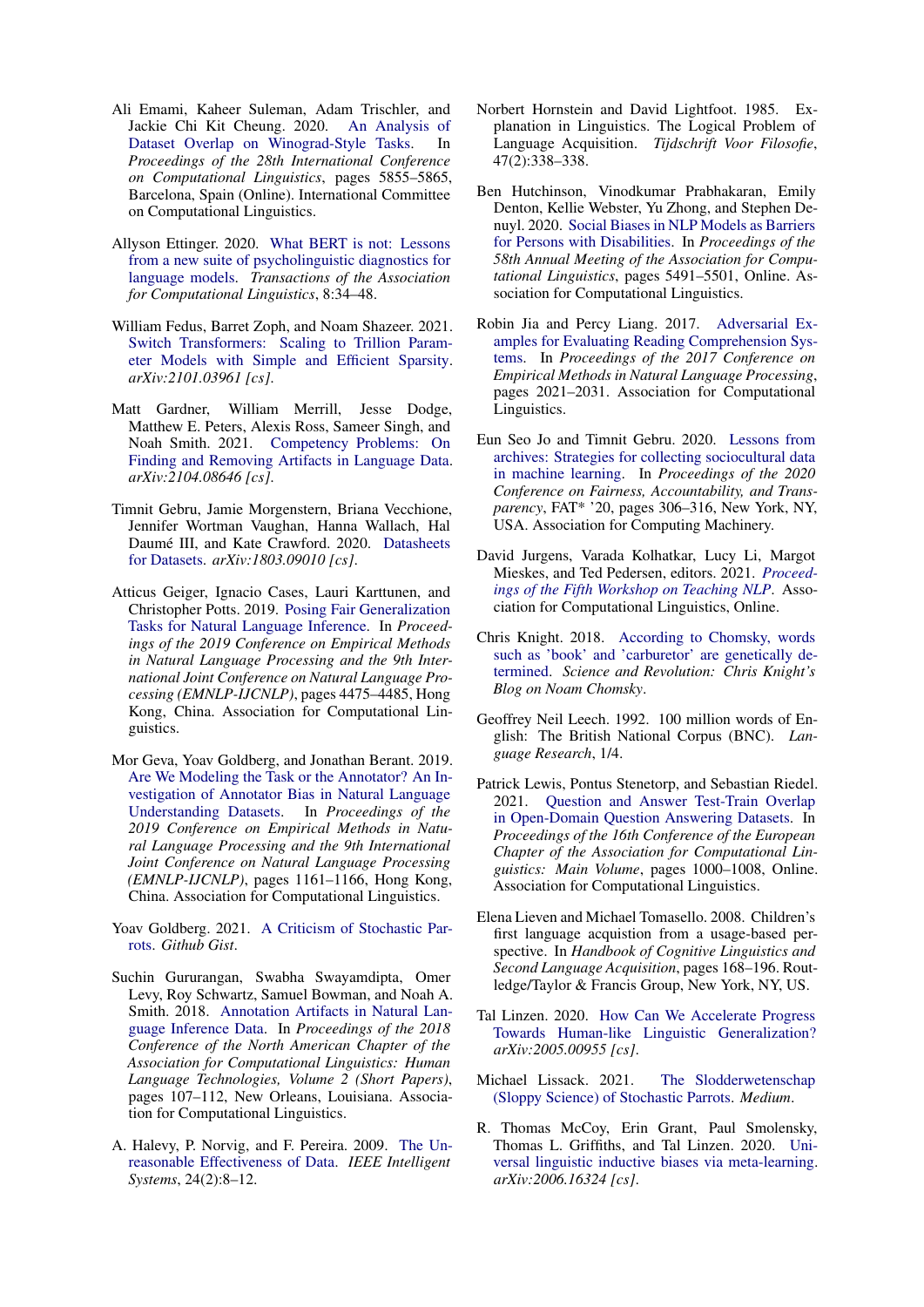- <span id="page-11-1"></span>Tom McCoy, Ellie Pavlick, and Tal Linzen. 2019. [Right for the Wrong Reasons: Diagnosing Syntactic](https://doi.org/10.18653/v1/P19-1334) [Heuristics in Natural Language Inference.](https://doi.org/10.18653/v1/P19-1334) In *Proceedings of the 57th Annual Meeting of the Association for Computational Linguistics*, pages 3428– 3448, Florence, Italy. Association for Computational Linguistics.
- <span id="page-11-11"></span>Margaret Mitchell, Simone Wu, Andrew Zaldivar, Parker Barnes, Lucy Vasserman, Ben Hutchinson, Elena Spitzer, Inioluwa Deborah Raji, and Timnit Gebru. 2019. [Model Cards for Model Reporting.](https://doi.org/10.1145/3287560.3287596) In *Proceedings of the Conference on Fairness, Accountability, and Transparency*, FAT\* '19, pages 220– 229, New York, NY, USA. Association for Computing Machinery.
- <span id="page-11-21"></span>Martha Palmer, Chris Brew, and Fei Xia, editors. 2008. *[Proceedings of the Third Workshop on Issues in](https://www.aclweb.org/anthology/W08-0200) [Teaching Computational Linguistics](https://www.aclweb.org/anthology/W08-0200)*. Association for Computational Linguistics, Columbus, Ohio.
- <span id="page-11-2"></span>Amandalynne Paullada, Inioluwa Deborah Raji, Emily M. Bender, Emily Denton, and Alex Hanna. 2020. [Data and its \(dis\)contents: A survey of](http://arxiv.org/abs/2012.05345) [dataset development and use in machine learning](http://arxiv.org/abs/2012.05345) [research.](http://arxiv.org/abs/2012.05345) *arXiv:2012.05345 [cs]*.
- <span id="page-11-16"></span>Philip. 2020. [GPT-3 Bot Posed as a Human on](https://www.kmeme.com/2020/10/gpt-3-bot-went-undetected-askreddit-for.html) [AskReddit for a Week.](https://www.kmeme.com/2020/10/gpt-3-bot-went-undetected-askreddit-for.html) *kmeme*.
- <span id="page-11-14"></span>Ashley Pilipiszyn. 2021. [GPT-3 Powers the Next Gen](https://openai.com/blog/gpt-3-apps/)[eration of Apps.](https://openai.com/blog/gpt-3-apps/) *OpenAI*.
- <span id="page-11-20"></span>Dragomir Radev and Chris Brew. 2002. *[Proceedings](https://www.aclweb.org/anthology/W02-0100) [of the ACL-02 Workshop on Effective Tools and](https://www.aclweb.org/anthology/W02-0100) [Methodologies for Teaching Natural Language Pro](https://www.aclweb.org/anthology/W02-0100)[cessing and Computational Linguistics](https://www.aclweb.org/anthology/W02-0100)*. Association for Computational Linguistics, Philadelphia, Pennsylvania, USA.
- <span id="page-11-18"></span>Pranav Rajpurkar, Jian Zhang, Konstantin Lopyrev, and Percy Liang. 2016. [SQuAD: 100,000+ Questions](https://doi.org/10.18653/v1/D16-1264) [for Machine Comprehension of Text.](https://doi.org/10.18653/v1/D16-1264) In *Proceedings of the 2016 Conference on Empirical Methods in Natural Language Processing*, pages 2383–2392. Association for Computational Linguistics.
- <span id="page-11-6"></span>Marco Tulio Ribeiro, Tongshuang Wu, Carlos Guestrin, and Sameer Singh. 2020. [Beyond Accuracy: Be](https://www.aclweb.org/anthology/2020.acl-main.442)[havioral Testing of NLP Models with CheckList.](https://www.aclweb.org/anthology/2020.acl-main.442) In *Proceedings of the 58th Annual Meeting of the Association for Computational Linguistics*, pages 4902– 4912, Online. Association for Computational Linguistics.
- <span id="page-11-19"></span>Anna Rogers and Isabelle Augenstein. 2020. [What Can](https://www.aclweb.org/anthology/2020.findings-emnlp.112/) [We Do to Improve Peer Review in NLP?](https://www.aclweb.org/anthology/2020.findings-emnlp.112/) In *Findings of EMNLP*, pages 1256–1262, Online. Association for Computational Linguistics.
- <span id="page-11-12"></span>Anna Rogers, Olga Kovaleva, Matthew Downey, and Anna Rumshisky. 2020a. [Getting Closer to AI Com](https://aaai.org/ojs/index.php/AAAI/article/view/6398)[plete Question Answering: A Set of Prerequisite](https://aaai.org/ojs/index.php/AAAI/article/view/6398) [Real Tasks.](https://aaai.org/ojs/index.php/AAAI/article/view/6398) In *Proceedings of the AAAI Conference on Artificial Intelligence*, pages 8722–8731.
- <span id="page-11-0"></span>Anna Rogers, Olga Kovaleva, and Anna Rumshisky. 2020b. [A Primer in BERTology: What we know](http://arxiv.org/abs/2002.12327) [about how BERT works.](http://arxiv.org/abs/2002.12327) *(accepted to TACL)*.
- <span id="page-11-13"></span>Nithya Sambasivan, Erin Arnesen, Ben Hutchinson, Tulsee Doshi, and Vinodkumar Prabhakaran. 2021a. [Re-imagining Algorithmic Fairness in India and Be](http://arxiv.org/abs/2101.09995)[yond.](http://arxiv.org/abs/2101.09995) *arXiv:2101.09995 [cs]*.
- <span id="page-11-17"></span>Nithya Sambasivan, Shivani Kapania, Hannah Highfill, Diana Akrong, Praveen Paritosh, and Lora M Aroyo. 2021b. ["Everyone wants to do the model work, not](https://doi.org/10.1145/3411764.3445518) [the data work": Data Cascades in High-Stakes AI.](https://doi.org/10.1145/3411764.3445518) In *Proceedings of the 2021 CHI Conference on Human Factors in Computing Systems*, CHI '21, pages 1–15, New York, NY, USA. Association for Computing Machinery.
- <span id="page-11-8"></span>Timo Schick, Sahana Udupa, and Hinrich Schütze. 2021. [Self-Diagnosis and Self-Debiasing: A Pro](http://arxiv.org/abs/2103.00453)[posal for Reducing Corpus-Based Bias in NLP.](http://arxiv.org/abs/2103.00453) *arXiv:2103.00453 [cs]*.
- <span id="page-11-3"></span>Emily Sheng, Kai-Wei Chang, Premkumar Natarajan, and Nanyun Peng. 2019. [The Woman Worked as a](https://doi.org/10.18653/v1/D19-1339) [Babysitter: On Biases in Language Generation.](https://doi.org/10.18653/v1/D19-1339) In *Proceedings of the 2019 Conference on Empirical Methods in Natural Language Processing and the 9th International Joint Conference on Natural Language Processing (EMNLP-IJCNLP)*, pages 3407– 3412, Hong Kong, China. Association for Computational Linguistics.
- <span id="page-11-9"></span>Chen Sun, Abhinav Shrivastava, Saurabh Singh, and Abhinav Gupta. 2017. [Revisiting Unreasonable Ef](https://openaccess.thecvf.com/content_iccv_2017/html/Sun_Revisiting_Unreasonable_Effectiveness_ICCV_2017_paper.html)[fectiveness of Data in Deep Learning Era.](https://openaccess.thecvf.com/content_iccv_2017/html/Sun_Revisiting_Unreasonable_Effectiveness_ICCV_2017_paper.html) In *Proceedings of the IEEE International Conference on Computer Vision*, pages 843–852.
- <span id="page-11-5"></span>Tony Sun, Andrew Gaut, Shirlyn Tang, Yuxin Huang, Mai ElSherief, Jieyu Zhao, Diba Mirza, Elizabeth Belding, Kai-Wei Chang, and William Yang Wang. 2019. [Mitigating Gender Bias in Natural Language](https://doi.org/10.18653/v1/P19-1159) [Processing: Literature Review.](https://doi.org/10.18653/v1/P19-1159) In *Proceedings of the 57th Annual Meeting of the Association for Computational Linguistics*, pages 1630–1640, Florence, Italy. Association for Computational Linguistics.
- <span id="page-11-10"></span>Rich Sutton. 2019. [The Bitter Lesson.](http://www.incompleteideas.net/IncIdeas/BitterLesson.html) *Incomplete Ideas*.
- <span id="page-11-4"></span>Suresh Venkatasubramanian. 2021. [On stochastic par](https://algorithmicfairness.wordpress.com/2021/01/23/on-stochastic-parrots/)[rots.](https://algorithmicfairness.wordpress.com/2021/01/23/on-stochastic-parrots/) *Algorithmic Fairness*.
- <span id="page-11-15"></span>Ashish Venugopal, Jakob Uszkoreit, David Talbot, Franz Och, and Juri Ganitkevitch. 2011. [Water](https://www.aclweb.org/anthology/D11-1126)[marking the Outputs of Structured Prediction with](https://www.aclweb.org/anthology/D11-1126) [an application in Statistical Machine Translation.](https://www.aclweb.org/anthology/D11-1126) In *Proceedings of the 2011 Conference on Empirical Methods in Natural Language Processing*, pages 1363–1372, Edinburgh, Scotland, UK. Association for Computational Linguistics.
- <span id="page-11-7"></span>Eric Wallace, Shi Feng, Nikhil Kandpal, Matt Gardner, and Sameer Singh. 2019. [Universal Adversar](https://doi.org/10.18653/v1/D19-1221)[ial Triggers for Attacking and Analyzing NLP.](https://doi.org/10.18653/v1/D19-1221) In